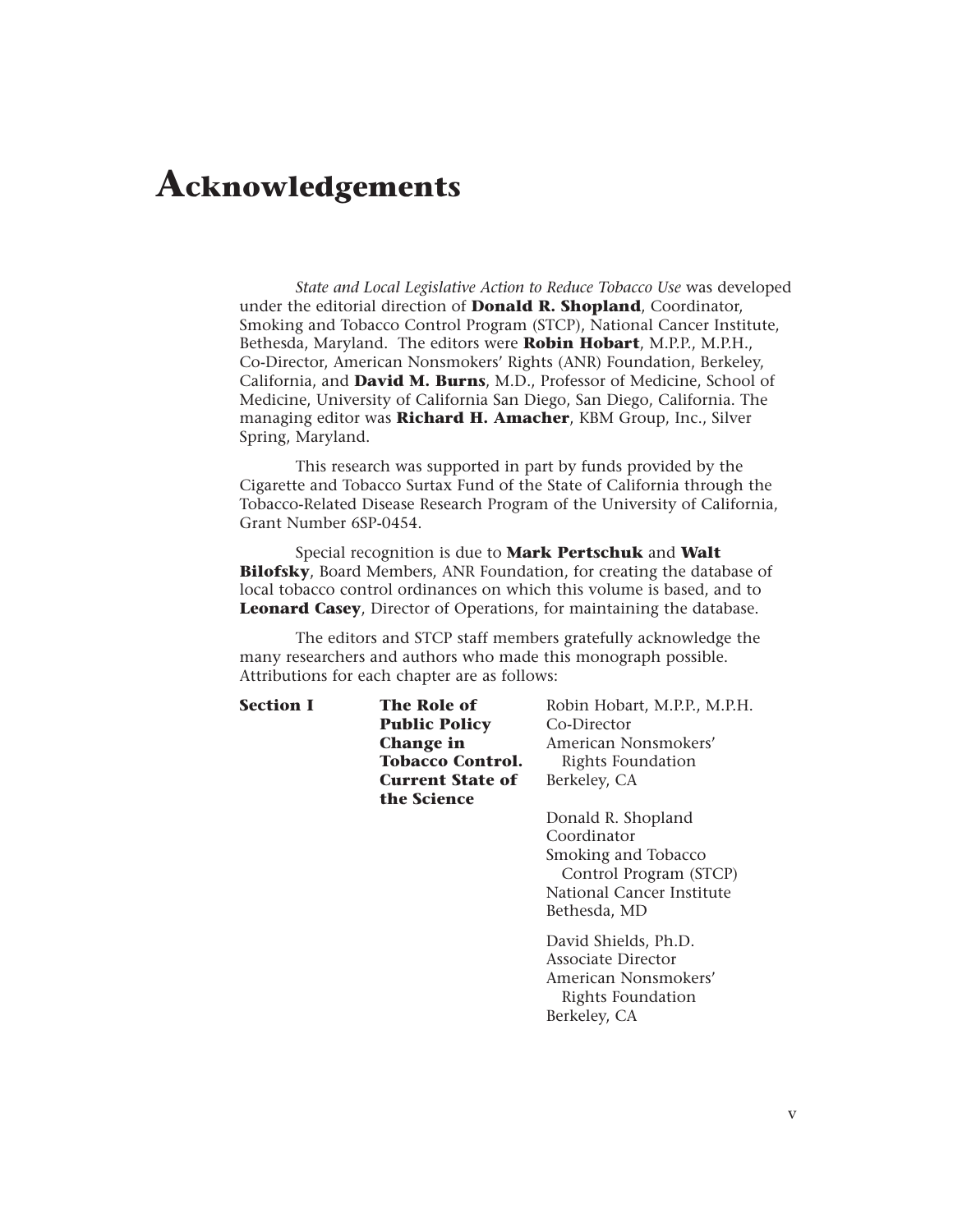|                   |                                                                                     | Cynthia Hallett, M.P.H.<br><b>Associate Director</b><br>American Nonsmokers'<br>Rights Foundation<br>Berkeley, CA                                       |
|-------------------|-------------------------------------------------------------------------------------|---------------------------------------------------------------------------------------------------------------------------------------------------------|
|                   |                                                                                     | David M. Burns, M.D.<br>Professor of Medicine<br>School of Medicine<br>University of California<br>San Diego<br>San Diego, CA                           |
| <b>Section II</b> | <b>State Laws and</b><br><b>Local Ordinances</b><br>to Reduce<br><b>Tobacco Use</b> | Leonard Casey<br>Director of Operations<br>American Nonsmokers'<br>Rights Foundation<br>Berkeley, CA                                                    |
|                   |                                                                                     | Holly Senn, M.L.I.S.<br>Senior Policy Analyst<br>American Nonsmokers'<br>Rights Foundation<br>Berkeley, CA                                              |
|                   |                                                                                     | Maggie Leighninger<br>Policy Analyst<br>American Nonsmokers'<br>Rights Foundation<br>Berkeley, CA                                                       |
|                   |                                                                                     | Robin Hobart, M.P.P., M.P.H.<br>Co-Director<br>American Nonsmokers'<br>Rights Foundation<br>Berkeley, CA                                                |
|                   |                                                                                     | Kathryn B. Gower, B.A.<br><b>Statistical Assistant</b><br>Tobacco Control<br>Policies Project<br>University of California<br>San Diego<br>San Diego, CA |
|                   |                                                                                     | Cassandra E. Welch<br>Manager of State Government<br>Relations<br>American Lung Association<br>Government Relations Office<br>Washington, DC            |